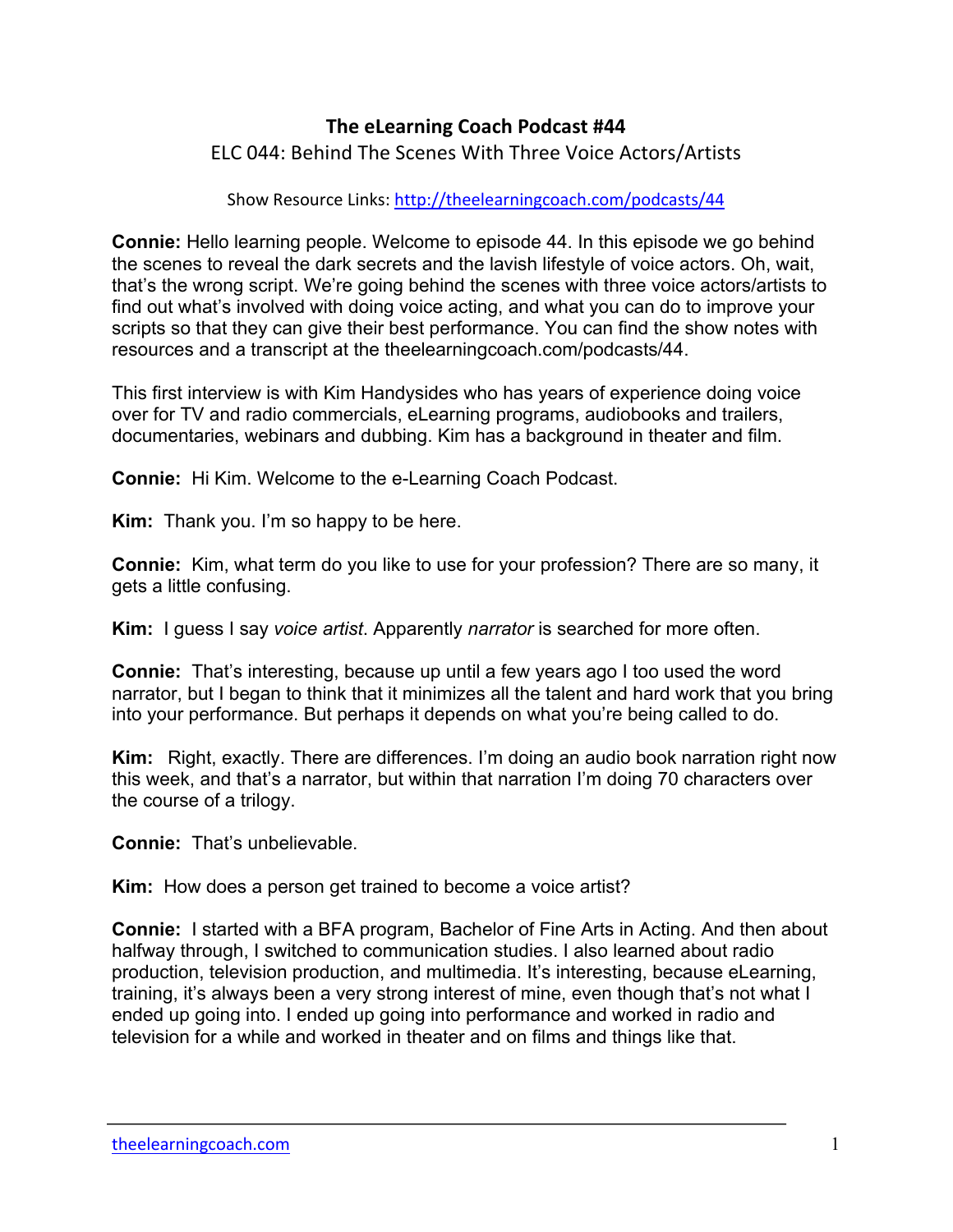And then in terms of how long does it take a person to get trained to become a voice artist, it really depends on what kind of voice artist you want to be. If you want to be doing cartoons, commercials, gaming, that takes acting lessons, that takes practice, time to get to know your instrument, your voice, and then also time to be able to learn how to anchor and lock in certain characters and things like. If you only want to focus on education and training as a voice artist, that takes less time, because it's less of a performance per se. However, there's still a lot of practice that goes into becoming proficient at it. I spent years reading out loud daily and working on making that written word sound as fresh as the words that are coming out of my mouth right now.

**Connie:** Yes, and you do achieve that. Now let's turn to scripting. When you look at scripts that you get from instructional designers and writers, what are the most important things that you like to see in how a script is written?

**Kim:** Definitely the flow. It's like how the whole thing comes together. You can tell when a script writer has taken time to read it out loud to help make it sound conversational. I spent a short period of time being a journalist and I remember there was a book that I just loved and it was called *[If You Can Talk, You Can Write](http://theelearningcoach.com/recs/if-you-can-talk.html).* And that was so true of writing for radio at that point when I was a radio journalist. I think the same thing happens in terms of writing for narration, for eLearning or any kind of training. If somebody has taken the time to read it out loud, then it's definitely going to sound conversational. I have admiration for script writers for eLearning, because you're taking very dense material and you're making it palatable for the layperson. That's a challenge.

Another thing is when characters are portrayed, that conversational element is even more important. I remember a year ago I did a job where basically they wanted me to read an unedited product monograph for a drug, with all kinds of clinical trials and scientific notation, and they wanted it to be conversational, which was really tough. It's funny they say content is king of the internet, but in terms of voice artistry, especially right now, conversation is king. In the old days it was, "Welcome to the training module," and this is very top-down. Now it's more like, "Welcome to the training. Grab a cup of coffee, and let's learn something together." So scripts that reflect that make it easier for me, and probably easier for the learner too.

**Connie:** Great insight. And as far as our material being dense, we wouldn't know what to do with ourselves if the content wasn't very boring [chuckles]. So we can put certain conventions in our scripts, I'm even just putting in page numbers that can make it easier for you. What are some things you like to see?

**Kim:** A hundred percent page numbers. Also naming your files, like telling me how you want to label them right there. If you want 3.1.5, if you want like, "How to open a cracker package", that's the title you want, then putting that naming convention there for me to label it is good. Also having a list of how you want certain things read, whether you want abbreviations, write as acronyms are spelled out, phonetics for more difficult vocabulary, always separate, not in the body of the script. Because if it's in the body of the script, then it interrupts my flow. Or a preferred authority that you want me to refer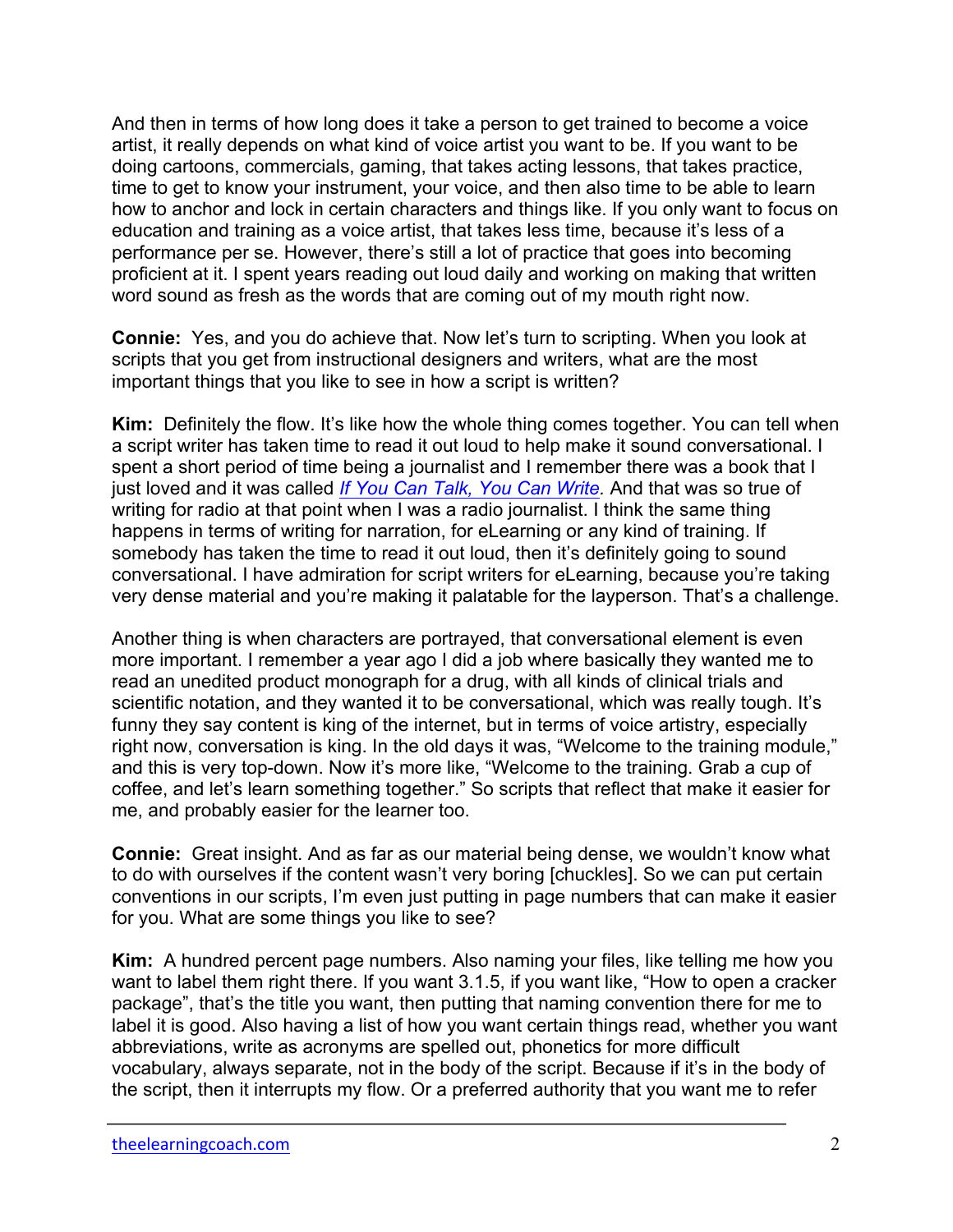to, like use Miriam Webster, or things like writing out scientific notations. I don't know if that's really a scripting convention but I am fortunate I have a fairly good scientific vocabulary now having done eLearning for 20 years. But for a lot of people in this industry, they don't. And so if they see a MIU at the end of it or something having to do with a clinical trial reference, they aren't going to know how to read out, and they go, "Ah, what do I do?"

**Connie:** So you prefer to have those things explained in a list ahead of time?

**Kim:** Exactly. It makes it so much easier. Then I can actually just put it on a little clipboard, and as I'm going through the script, I can refer to it or I can highlight it. If I want I can drop things in. Just let me know that it's coming up. In terms of other things, font size. I'll change it if I don't get it that way, but I prefer 14. I prefer not seeing columns or a company and graphics of what you'll be displaying. I don't need to know that. I just need to know what you want me to say.

**Connie:** Right. You don't need this storyboard. A related question is what are some common mistakes that people in our field make when writing or formatting scripts that you see in your experience?

**Kim:** Leaving in references. That slows me down, it interrupts my flow. Changing your style mid-script, I've seen that sometimes. I'm fortunate enough to work with some really good instructional designers and script writers, and so that doesn't happen very often, but occasionally it'll start off and I feel like very comfortable as the narrator and then all of a sudden the narrator changes her voice midway, when I'm saying the narrative voice. So then it's like someone just came in and said "Ding, you're another person", and it's like no I'm not. So changing your style mid-script, it makes it more difficult.

Here's a little thing. The placement of the script from one page to another, it's a technical thing, it's weird. It doesn't really affect me that much anymore because so much of my work is done electronically, as all of us, but when scripts are printed out and it continues from one page to the other, then you get page noise. I think that's about it.

**Connie:** Okay, those are great. Thank you so much.

**Kim:** And there's one other thing I wanted to say too, if that's okay. Voice actors that specialize in eLearning tend to be fairly bright. They are very interested in the subject matter, but especially now that there's so much more eLearning and more opportunities for training, we take a very active interest in the way you put it together, and also our role too. I mean, we are very cognizant that there's the IT, the instructional design, the graphics, the content, all of that. Putting your wonderful package together, it's separate from the actual learner.

So unless you're using video, generally the most human element is going to be your narrator. So we're very aware of the powerful position that the narrator has in being able to connect with the learners and really try—I'm talking about good narrators here—our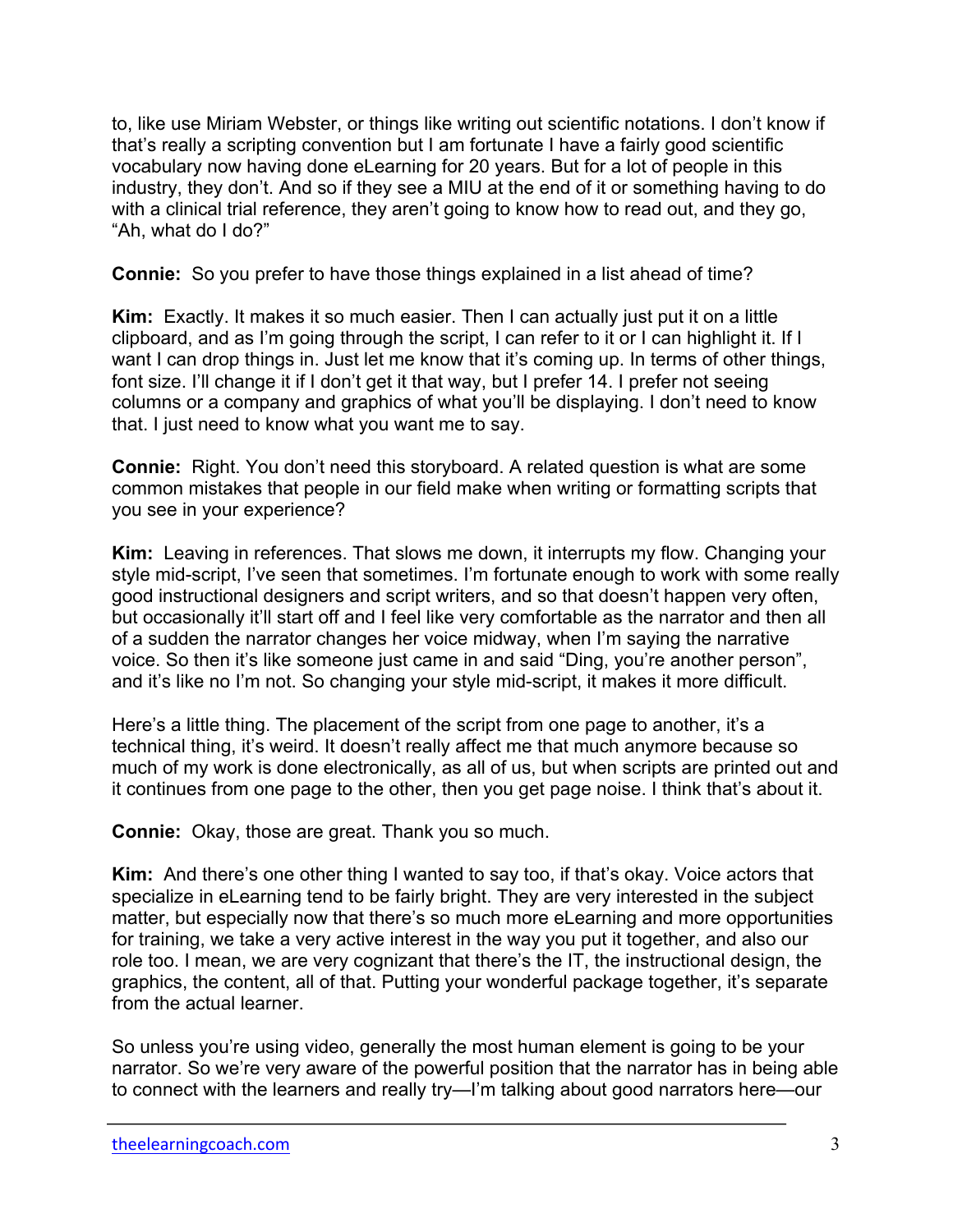best to try and help you get that message to the learner. We're all connected, we're all interested in, Have you heard the latest, what's happening in the eLearning world?

**Connie:** Good to know.

**Kim:** Yeah, I mean we're wanting to actively communicate and see how can we be helpful to you too, because we're all in this together, right?

**Connie:** Right. I'm so glad you put that out there. Thank you so much, Kim.

**Kim:** My pleasure. Thank you, Connie.

This next interview was with George Washington III. Since 2003 he's been providing voice over services for virtually every aspect of the industry, including eLearning, documentaries, video games, radio and television commercials, in-store announcements, marketing on hold, websites and web ads. Here's the interview.

**Connie:** Welcome to the eLearning Coach Podcast, George.

**George:** Thank you. Thank you for having me.

**Connie:** I'm asking everyone in this series of interviews: what title do you prefer for your profession, voice actor, voice artist, narrator, or some other term?

**George:** Personally I like to be called a *voice actor*, because they often tell us we don't want you to sound so 'actor-y', don't sound so formal, and that sort of thing, but the reality is, because it's not actually us we are being in any of this work, we're always acting. So we have to act as though we are this doctor, we're this narrator, we're this patient, we're this person. So we're always acting. So the best way to go about it is to just call us voice actors.

**Connie:** Right. When they don't want you to act a lot, that's another form of acting.

**George:** Exactly right. I mean I'm acting like I'm not acting. I'm the guy next door. I'm your friend.

**Connie:** What do you like about being a voice actor?

**George:** One of the things you have to like about being a voice actor is the opportunity to do so many different kinds of things when you're working. You can be a guy who just does the phone messaging, or you can be the guy on the street, the guy next door in a television commercial, or you can be a superhero, or a space captain, I've been both of those. I've been a detective, I've been a wizard, and there's so many different things that you get to do and do differently one day to the next, one week to the next. So those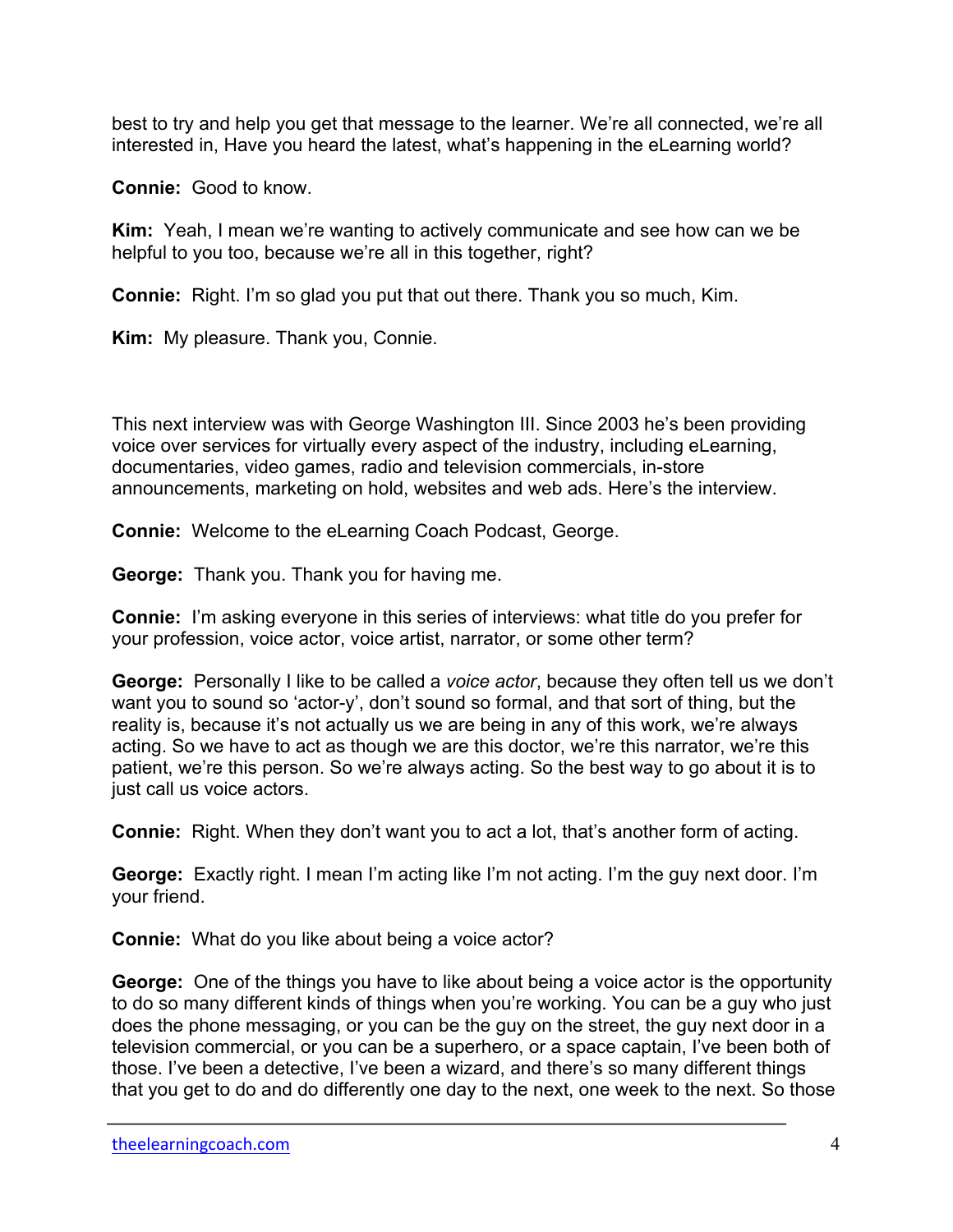are the challenges that come from having to do that kind of different thing every time. You go through a session and someone says, "That was great, that's exactly what we wanted," and you get a good jolt of energy for that, because you actually were able to meet the need in something that seems nebulous, and you are able to translate that into exactly what they wanted, that's a victory every time.

**Connie:** Nice. I can imagine. What is the most difficult part of your job?

**George:** The work itself is never really that hard. I mean you're going to have times where it's hard to meet somebody's request, they want you to sound a way that you aren't used to sounding, so most times it's not all that difficult. A lot of the things where you would say the hardest thing about being a voice actor is being out there and making sure that the people you work for remember you and come back to you, and the search to find more clients. Because we're always looking for more.

But in the actual performance space, never really that hard, except for some individual things that may come up, like in video games there's a thing called exertion sounds, and exertion sounds are like the sound of getting hit, being punched, being shot, and I've had to do those when I did a video game. I got to play a superhero. I was in DC Universe Online, and in that I got to play a character that I love myself, I got to play Green Lantern. So power ring, green costume, and all those sorts of things. But you have to do exertion sounds that come with that, and for me it wasn't terrible because I wasn't in that session that long, but it can be a thing that can wear you out, because you've got to sound like someone actually hit you or you're getting shot or you're dying.

**Connie:** I have to admit I never thought of the effort it takes to make exertion sounds, but I guess there are a lot of them in video games.

**George:** Absolutely, If you are familiar with or heard of any of the games like Call of Duty, any of those war games, there are tons of exertion sounds in those. And both the primary actors, the leads in those games, and anybody who's providing additional voices, they have to be able to do this, and sometimes they have to do it for long periods of time. It can be grueling, it can wear you out. That actually was a thing for SAG-AFTRA, they've recently resolved their strike against video game makers, and part of the resolution had to do with the time that voice actors were in doing exertion sounds, because they were going too long. Man, if you lose your voice as a voice actor, you're not working, so there you go.

**Connie:** Can you do a dying sound for us, or should I not be asking that?

**George:** Dying sounds, they are often sound like you're just fading away, so you've often been hit and then you're going down. So it ends up being [makes dying sound], that sort of thing.

**Connie:** That's great.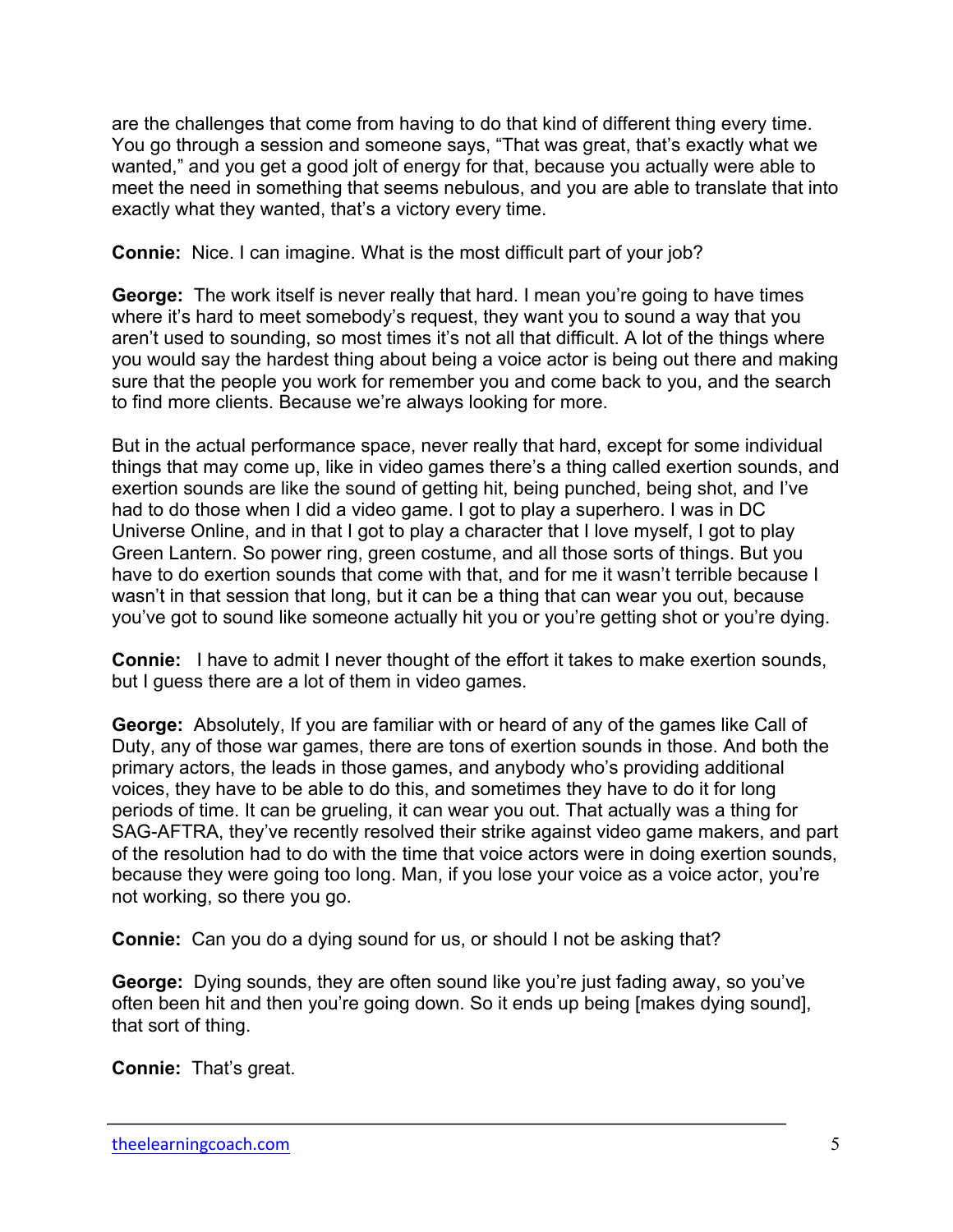**George:** And with Green Lantern, the idea is that happens when you lose power in your ring and you can't continue to keep your force field up, and there's like "Ring out of power [makes dying sound]," so there you go.

**Connie:** Oh, I love it. You are good at it. Great. Thank you.

**George:** Thank you. Like I said, there's not a lot of really hard things in the performance aspect of it, I look at it and say I'm not digging a ditch, I'm making sounds and laughing and making things that people will enjoy.

**Connie:** So you're doing exertion sounds without digging the ditch.

**George:** Exactly. I just have to sound like I'm digging a ditch. I can do that.

**Connie:** Let's move on to scripting now. What can instructional designers and script writers do to make your job easier?

**George:** There are a few things that will help us out. Primarily, making sure that when you use jargon, we know what that definition is and how it's pronounced. There is times when you'll get a script and it has something in it that your people, the people who you're writing it for, or the designer themselves, know exactly what we mean, and we're getting it and we're still having to interpret that into something, and we don't know what it is. So every time if we can get a description of what it actually is and a pronunciation key to tell us exactly what it's supposed to sound like when we say it, that makes a tremendous difference. It'll help our delivery and keep the corrections down.

**Connie:** Do you like to get your pronunciations on the first page of the script, or do you prefer them in-line?

**George:** Personally I prefer an in-line, just because I don't have to flip back and forth between the paragraph that I'm supposed to be reading and then the prokey up at the front. Especially now that I'm more paperless in the way I work, it's just easier if the pronunciation is in-line at least once, then I know I can look back to it and do it again in short eye movements instead of having to turn pages.

**Connie:** One thing I'm learning from all of these interviews is that although 90% of what voice actors are looking for is the same, there's enough difference in that it's important to discuss with the voice actor what he or she prefers before assembling the script.

**George:** Absolutely. One of the things that we absolutely have to have that discussion about, talk about what you want in the script, how you want the script delivered, things that'll say how do you want your files, do you want raw files, is someone going to edit them and clean them up for you, do you want them separated, or one file, how do you want them named, how do you want me to give them to you, do you want to use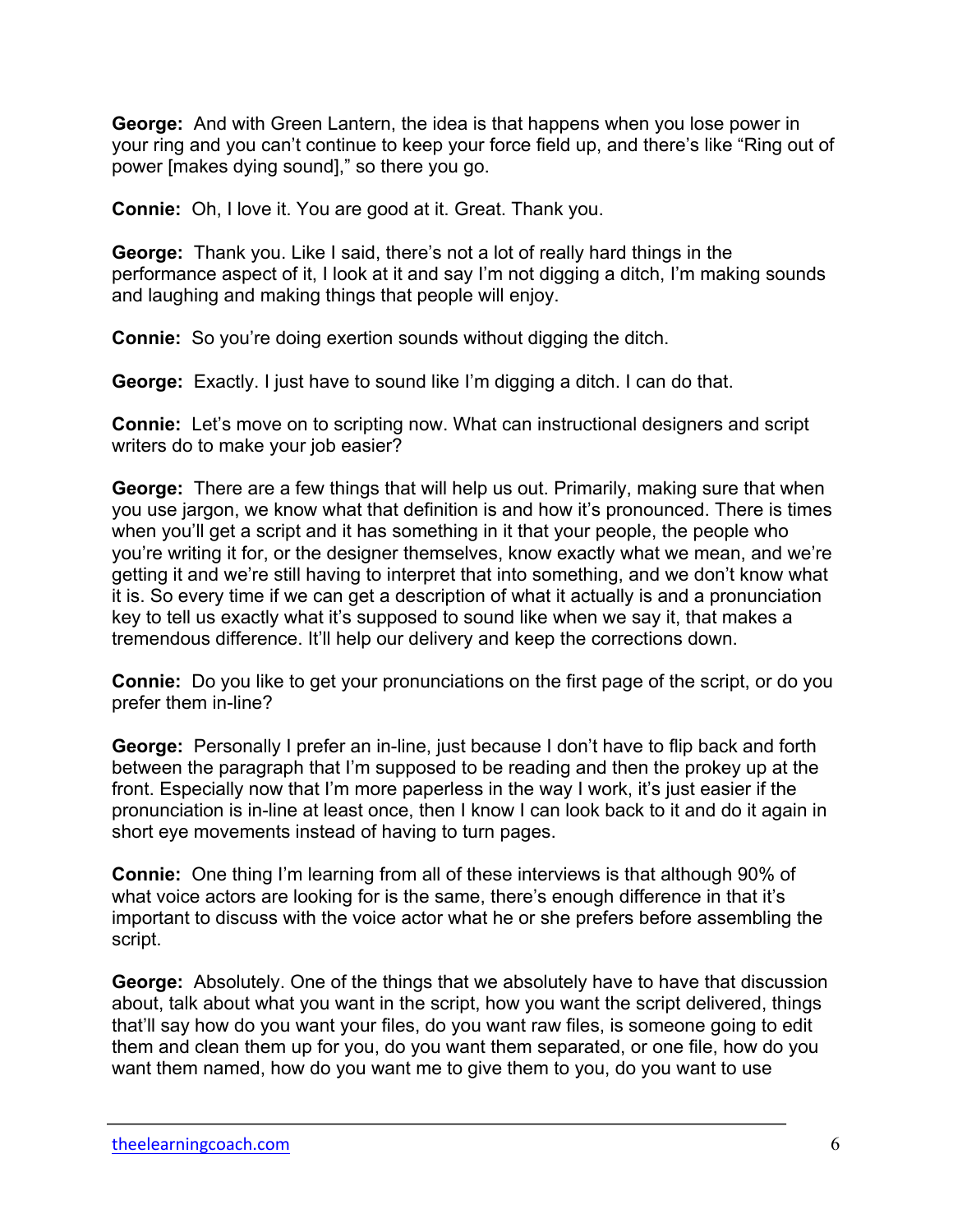Dropbox, or my way of doing it, or anything like that. The more of that conversation you have beforehand, the better your experience will be.

**Connie:** In addition to what you've told me, what are some scripting conventions, more like the formatting, that make it easier for voice actors to read a script?

**George:** On top of everything, if you can just get the voiceover script by itself, that is ideal. We often will get storyboards, and storyboards are nice to convey what is in the script itself so we can get an idea of what the visuals are, but storyboards are hard to read. For instance, even if there are four on a page, you'll have four boxes on the page and a little tiny area that has the script, and you're moving back and forth among those. Or, in the worst case, one board per page. And so you have one line and you've got to go to the next one and read the next line, and go to the next one. So storyboards are great, but if you had a straight voiceover script that is just what we have to do, even better.

**Connie:** We had a discussion about this in my podcast Episode 35 on storyboarding, and I do pull out the narration from a storyboard and create a double-spaced script, because I can imagine that trying to read a storyboard would be quite confusing, there's so much extra information in a storyboard that the voice actor does not need.

**George:** Greatly appreciated.

**Connie:** And for my last question, what advice would you give an instructional designer and script writer to get better at their craft?

**George:** I would say one of the best things to do is make sure you read this out loud, make sure that you know what it sounds like when it's read out loud. Many times you can get a script that someone has never actually read and you'll have words that come together that look fine when they're looked at, but if they're not said they don't flow well together. Certainly helps if it's been read through at least once by someone where they can get to something and say, well, that word doesn't go well with the other, or that acronym or those long words aren't going to work together.

**Connie:** I completely agree with you, because one is writing for the eye and the other is writing for the ear. I learned this the hard way because when I first got into the field I would put words next to each other that ended up creating tongue twisters for the voice actors. So I quickly learned, out of embarrassment, that I better read the script aloud first and see if I can pronounce it.

**George:** Could I add one more thing. Use professionals. not just because we like to get paid, but your end result will be better when you use people who are trained and know how to do this. We've been through it, we've seen a lot of scripts, we know how to do that thing. There is always the temptation to use Bob in the next cubicle, but we do this every day. World-Voices, or VoWo as we call it, is a place where a lot of us are there,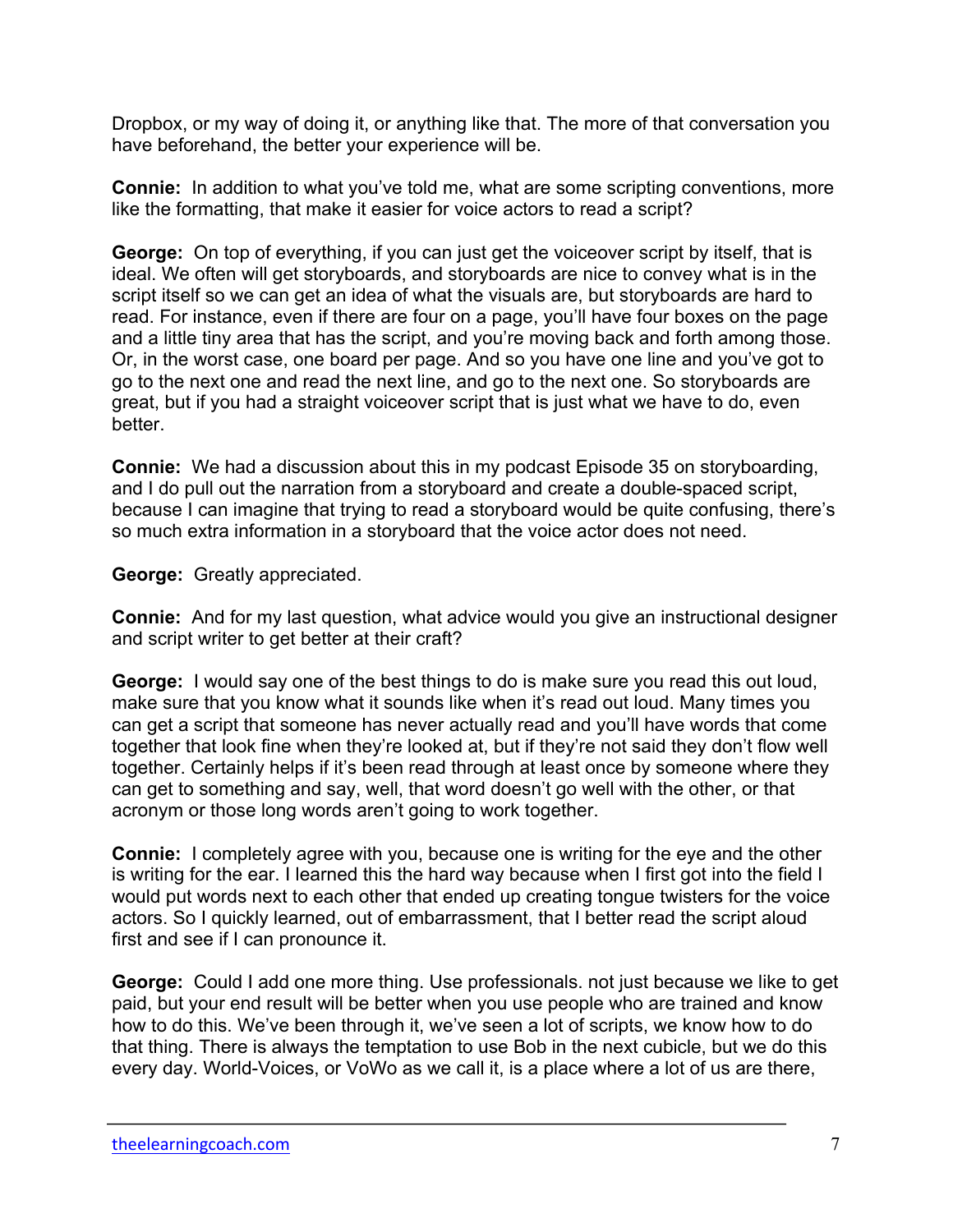we're vetted, we know how to do this work, we're certainly available, any number of us, from all areas, to do this kind of work.

**Connie:** Professionals are always going to make the end product better. George, thank you so much for all your tips and advice and insights into what you need from instructional designers.

**George:** Thank you.

My final interview is with Rebecca Haugh, who has a background in acting. She has been working as a voice actor since 2001. Rebecca's voice can be heard on national and regional commercials, narration, eLearning, radio promos, and character voices in apps.

**Connie:** Hi, Rebecca. Welcome to the podcast.

**Rebecca:** Hey, Connie, it's great to be here. Thank you.

**Connie:** What do you prefer to be called? In our field we call you narrators, voice actors, voice talent, voice artist.

**Rebecca:** I prefer to be called a *voice actor*, because I'm an actor, I've been trained professionally as an actor, and I like that title. I don't mind being called a voice talent, and I prefer either of those. Voice artist I feel is for those who have achieved a lot more. So I look at voice artist as it's a nice, nice label and I see somebody like June Foray or somebody who's done really good animation as an artist. So I'm still looking at myself much more humbly than that.

**Connie:** Great. Thank you. How much of your voice work is for education and training purposes?

**Rebecca:** I was not going to count explainer videos, because sometimes those crossover. A lot of time explainer videos, and I do a lot of them, and I do a lot of eLearning, and I do commercials for radio and TV, and corporate video. I would say eLearning in the more traditional sense that instructional designers are creating it, it's about half of my work.

**Connie:** Rebecca, we are always looking for ways to improve. How do you think we can make our scripts less boring and more interesting?

**Rebecca:** That's a great question. There are certain people I love working with because they make it fun and conversational, or they really get into what it's about and give me a background on who I am as a speaker and who I'm talking to, who the audience is that's listening. And, man, when they do that, I get into the role. I'm like an actor just waiting to step into those shoes. And I guess from a training perspective or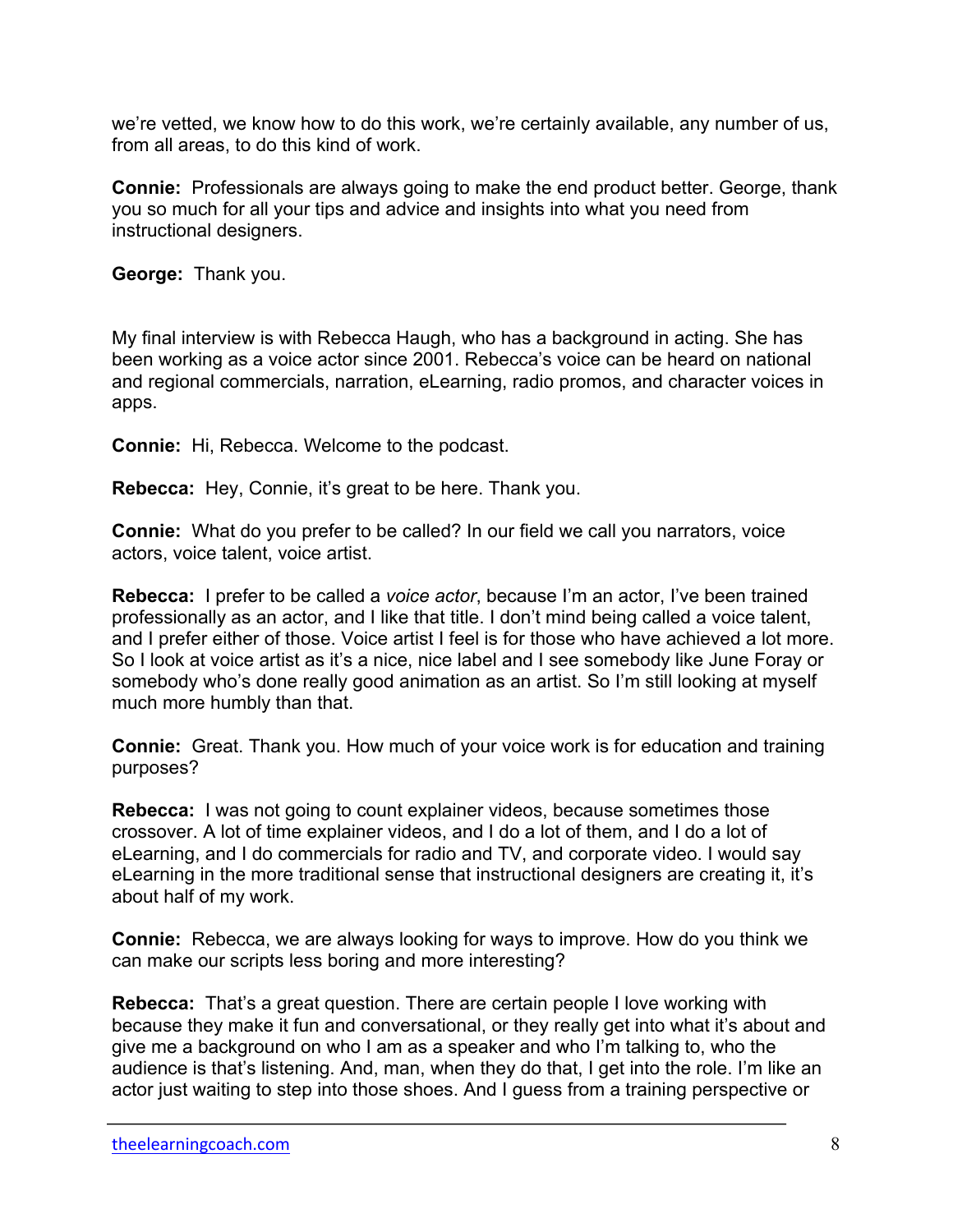from somebody who's anticipating it, really think about engaging the people that are going to be there, who's listening, and how are they going to listen. Some of the courses I do are part of a mix of training, so they'll do part of the course on eLearning and then they go to a classroom group environment, or maybe it's virtual, and it's this step by step and mix of that type of training, I don't know how you describe that.

## **Connie:** We call it blended learning.

**Rebecca:** Blended learning, yeah. It just depends whether it's blended learning, whether it's a short course or a long course. Some things that are just done in those nuggets, those really fast nuggets, those can be really powerful and very exciting and short and easy for both the designer, I suppose, the person who's taking it. And I could imagine, having been in corporate America in the 90s myself, I could imagine it being very, very successful for the corporate environment too. And scheduling, trying to get people to take it, because I know that's a big issue.

But for me I always love being able to jump into the shoes of whoever it is that's supposed to be speaking, like as if I'm a subject matter expert or some authority on the subject, or somebody who's experienced and offering my wisdom, that's the best place to jump in. And then, gee, if I know who I'm talking to and who it is, like if I'm an HR manager it'll be different if I'm speaking to new employees and taking them through the onboarding process, versus if I'm talking to a group of old-timer engineers who have to go through a new legal process for their job and safety training and I'm introducing the safety training, for example, it's a different attitude. And that's helpful for me to know so that I can deliver something that's more interesting for the end-user and feels like it's really for them. So whatever they can do to help me be that for them is better.

**Connie:** So really what you're saying is that instructional designers, scriptwriters need to give you sufficient background, so that you can understand the purpose, the audience, the context. You need context.

**Rebecca:** I would say that I'll do a much better job for you if you do give me context.

**Connie:** As far as how a script is written, what are some things that you like to see in the actual script?

**Rebecca:** One of the primary things is knowing the word count. That's really important, because when we're talking initially with people, often we have to discuss rates and that sort of thing, and if you have an idea of the quantity, that's really important. So I would say for you, for the future, for anytime you're dealing with any voice talent, knowing your word count easily and having a tool to do that really fast, whether you're in Word documents, Microsoft Word, or whether in Microsoft Excel, you can do both, and that's really helpful, clear file names.

When people want to have their eLearning created and voiced and recorded and turned around, often that means it's maybe an hour long course and there are multiple files of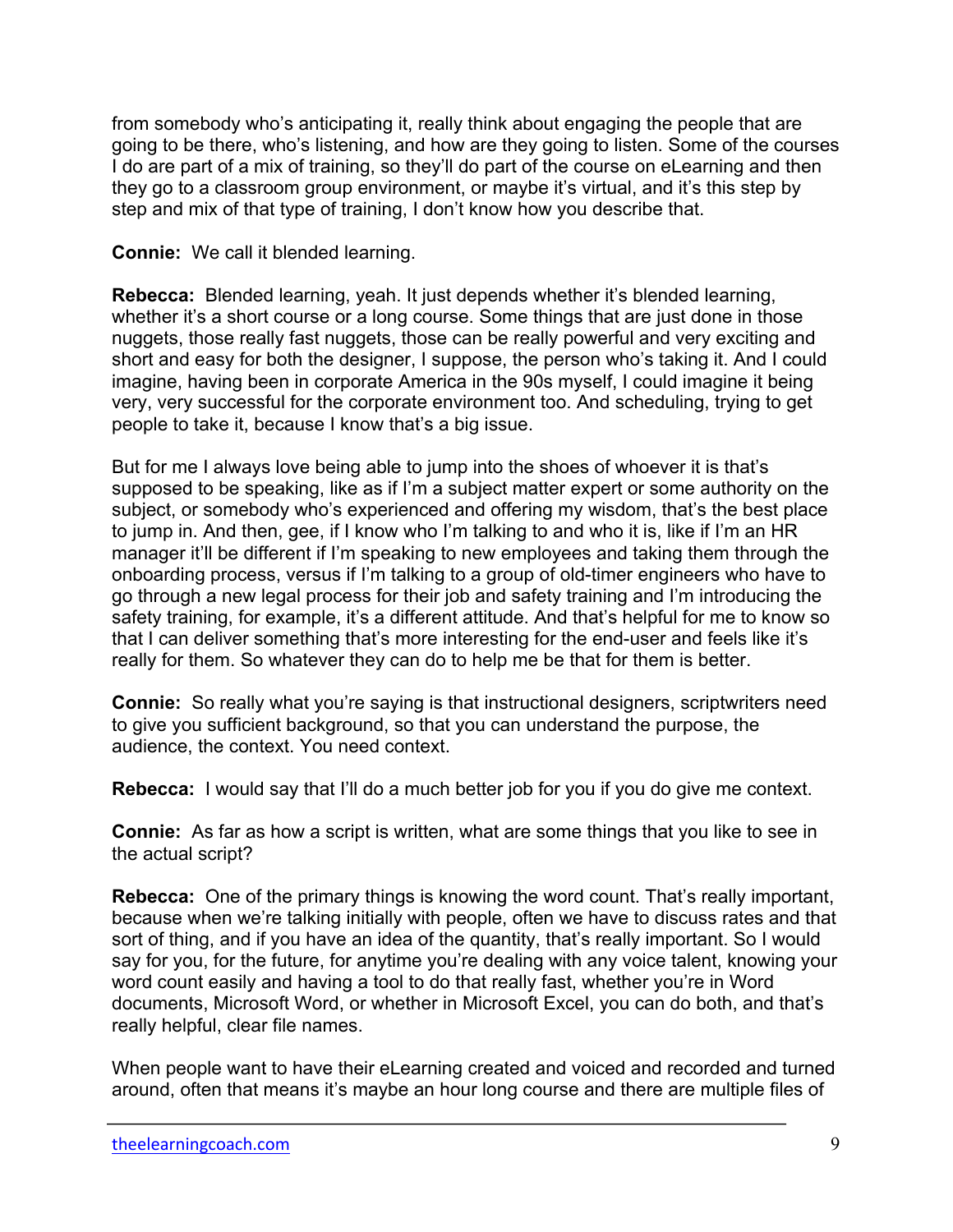audio that I'm delivering. And I want to make sure that I label those files so that they can work as fast on their end as they want to, because at that point there's usually a delivery time schedule, milestones for them to hit, and I want to be in that flow with them. I've been doing this since the early 2000s. I don't remember when my first eLearning assignment was, but I started by going to studios. And then I didn't have my own home studio then, so I couldn't have done it at home, but I got a home studio in 2009 and I started doing eLearning much more prolifically at that time.

And I noticed that in the beginning, seven years ago or so, it was much less well done, but nowadays I do notice that people have a very articulated file name process. So that seems to be something that's gone away. But I just thought I'd mention it because it can be difficult in the way that they format the script when they send it to me.

Excel files are great, they use that a lot in video games, so voice talent, voice artists, voice actors, whatever you want to call us, we're real familiar with using Excel files, it's not very standard out there in eLearning that I've seen, usually people use Word documents, but the nice thing with Excel is it's very clean and line by line, row by row, you have each audio file, so it's clean from a technical standpoint.

Definitely using a table format or something so that the file names are separated from the text itself, and any particular pronunciation or direction of context or tone or special things you want the voice actor to know are even in a separate place. So I would say two or three columns. I don't know if that's something you typically hear, so I just wanted to throw that out there.

**Connie:** That's great. I can understand how working in Excel from your perspective would be good. It's just a little bit difficult when you're scripting to put it in Excel, but I can see how you could just copy it and drop it in.

**Rebecca:** And, last but not least, pronunciation of anything that's unique, that people won't get right away. Anything atypical. Just provide it upfront, it's just way faster.

**Connie:** And that's one thing that I used to love about being in the studio back in the day, because you would be able to have a conversation about it, you could look up the pronunciation of a medical term. If the intonation was not what you had in your head, you could say I was actually thinking that the person would do this then. I did prefer that, but it sure is fast and efficient to just have somebody email you all the files.

**Rebecca:** And certainly if you give us context and tone at the front end, then they're more likely to hit that in the phrases that you're looking for, more than likely. And certainly it's possible still to work with talent online, live, in a session. So even though you don't go to a studio, you can still be there with us … and I do that with some of my eLearning. In fact I have a session tomorrow for that very thing.

**Connie:** I do that on occasion with clients, and I do like being right there but--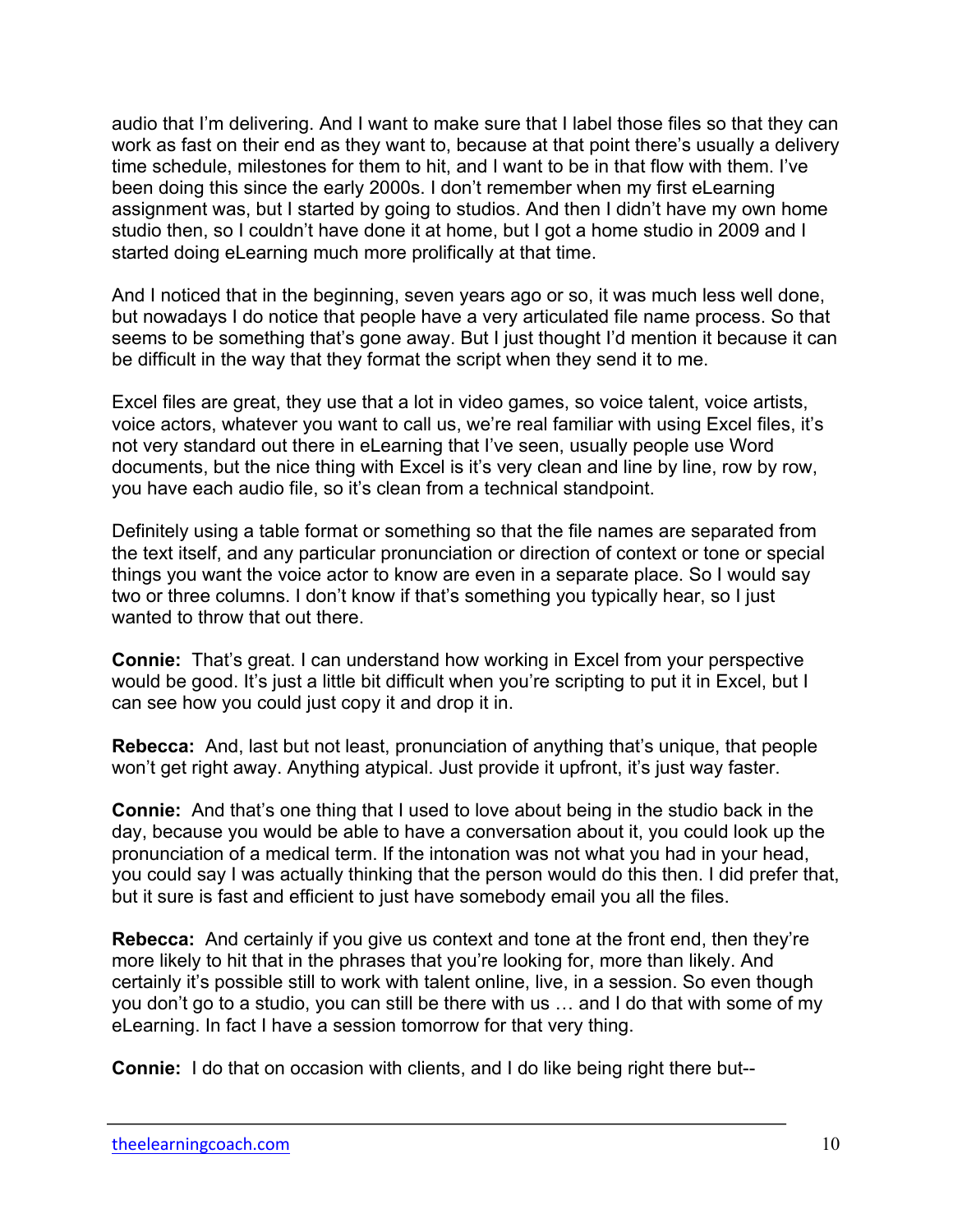## **Rebecca:** It's harder to schedule.

**Connie:** Yeah. One last question, Rebecca, what are a few common mistakes that writers and instructional designers make when providing you with scripts?

**Rebecca:** One of the things that is a big factor, it's at the beginning of the discussion when you're discussing rates with people. This is a little bit before receiving the script, because discussing rate and time lines and expected deliverables is really important, and so many people assume that, and I don't know how most voice talent work, but what I try to do is really say, okay, so we're going to work at this rate on this timeline, and I'm going to deliver to you X,Y and Z, and if it's broken over a period of time, whatever those milestones are, there's a minimum amount of work that people like me, voice talent, have to do to deliver something, anything, even a small job.

We need to set up the studio, we need to be in there and get familiar with the tone and the pacing, and maybe even more creative stuff if you've got it. And then we have to read it in that tone, and that's reading time, let's say, just reading it once through, and probably we're going to make a couple of errors, so there's going to be a little bit of a buffer on that. Then there's the time to re-listen and edit and create those individual files that people need. So consider the reading time plus three times that in terms of the average time to create an eLearning project. So if you think it's an hour course, it would be a four-hour time for the voice talent to be working.

**Connie:** That's such good feedback.

**Rebecca:** I think that that helps people understand there's a certain minimum of work. A lot of people can do things really fast, and there might be people who can do it a little faster than that, they might have their own average, but it's a nice conversation to have.

**Connie:** Exactly. And that's pretty close to what a studio will tell you too.

**Rebecca:** Right. Because you've got the reading time, let's just say the literal time of them voicing the project while it's being recorded, and then there are errors so that you'll either go back right then and fix the error and rerecord it, or you find it later because you missed it when it was being recorded. And then there's the editing, time taking out breathy, pauses in between, the cutting of the file, the naming of the file, all of that does take time. And the editing almost takes more time than the actual recording.

**Connie:** Rebecca, thank you so much for your time. I am sure people will benefit a lot from hearing what goes on behind the scenes.

**Rebecca:** I hope so.

**Connie:** This wraps up another episode. I hope you found it valuable to see things from the perspective of a voice actor. They do have a lot of insights from reading so many